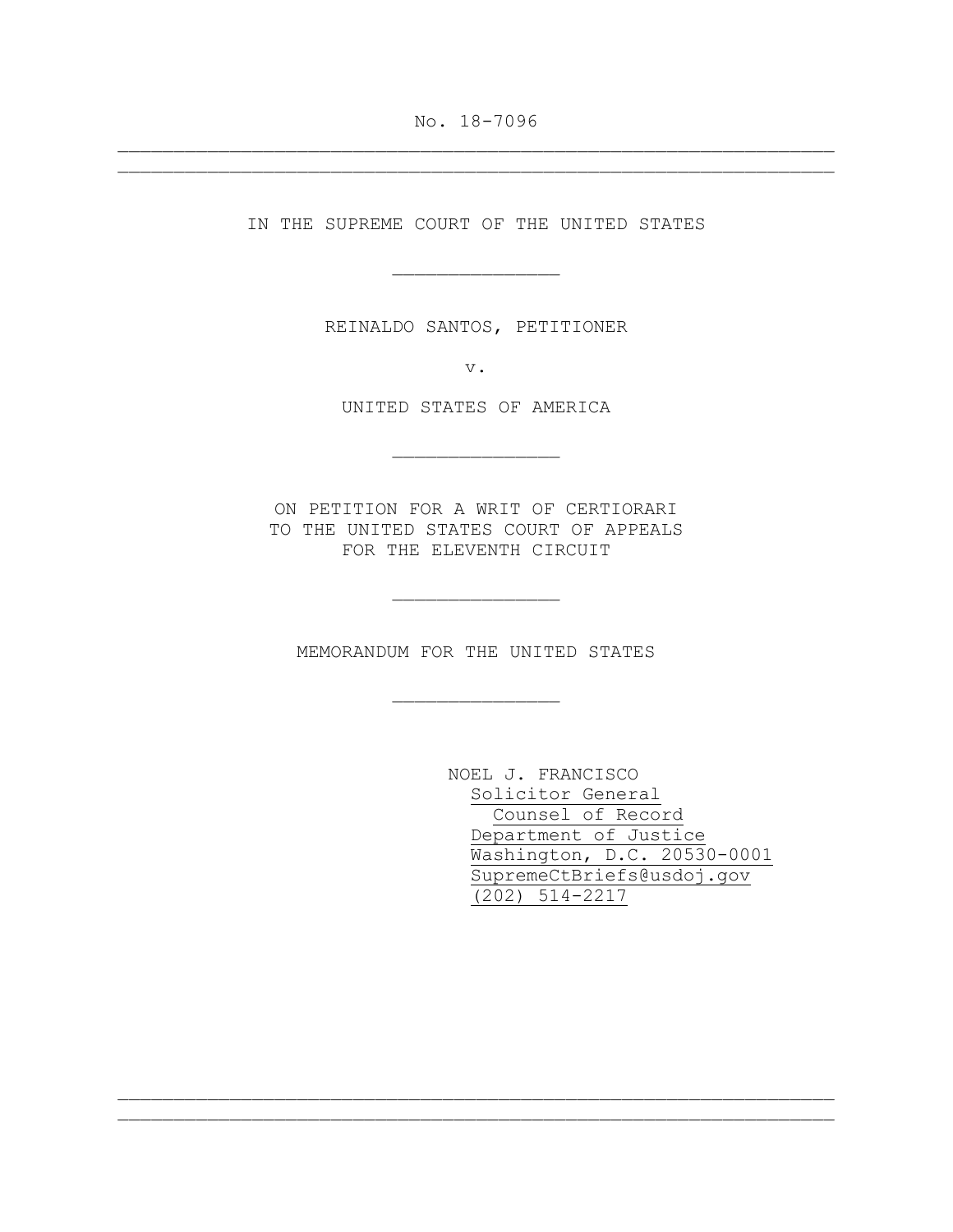IN THE SUPREME COURT OF THE UNITED STATES

\_\_\_\_\_\_\_\_\_\_\_\_\_\_\_

No. 18-7096

REINALDO SANTOS, PETITIONER

v.

UNITED STATES OF AMERICA

\_\_\_\_\_\_\_\_\_\_\_\_\_\_\_

ON PETITION FOR A WRIT OF CERTIORARI TO THE UNITED STATES COURT OF APPEALS FOR THE ELEVENTH CIRCUIT

MEMORANDUM FOR THE UNITED STATES

\_\_\_\_\_\_\_\_\_\_\_\_\_\_\_

\_\_\_\_\_\_\_\_\_\_\_\_\_\_\_

Petitioner seeks review of several questions, including whether the court of appeals erred in denying his request for a certificate of appealability to challenge the district court's conclusion that his prior conviction for battery on a law enforcement officer under Florida law qualifies as a "violent felony" under the elements clause of the Armed Career Criminal Act of 1984 (ACCA), 18 U.S.C. 924(e)(2)(B)(i). See Pet. i, 15-32. For the reasons set forth below, the government now agrees that petitioner's Florida battery conviction is not a violent felony under the ACCA's elements clause. Accordingly, this Court should grant the petition for a writ of certiorari, vacate the court of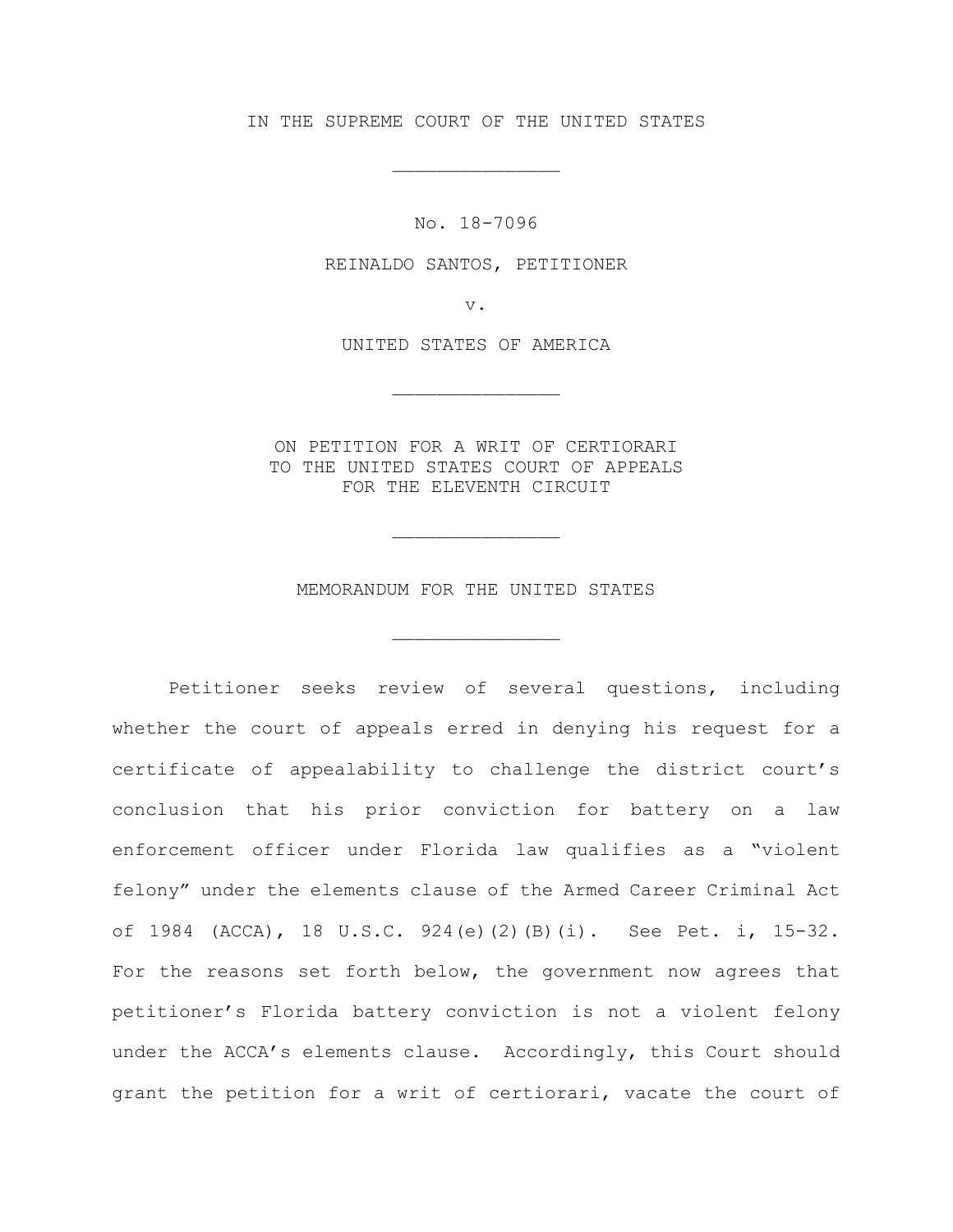appeals' judgment, and remand for further consideration in light of the position expressed in this memorandum. See Franklin v. United States, No. 17-8401 (Feb. 25, 2019) (granting a petition for a writ of certiorari raising the same question, vacating the judgment of the court of appeals, and remanding the case in light of the position asserted by the Solicitor General in his brief for the United States).

1. Following a jury trial, petitioner was convicted on one count of possession of a firearm by a felon, in violation of 18 U.S.C. 922(g)(1), and one count of possession of ammunition by a felon, in violation of 18 U.S.C. 922(q)(1). Pet. App. A5, at 1. The district court sentenced him, pursuant to the ACCA, to 360 months of imprisonment on each count, to be served concurrently. Id. at 2. The ACCA provides for a statutory sentencing range of 15 years to life imprisonment for a defendant who violates Section 922(g) and has three or more convictions for "violent felon[ies]" or "serious drug offense[s]" that were "committed on occasions different from one another." 18 U.S.C. 924(e)(1).<sup>1</sup>

Under the elements clause of the ACCA, a "violent felony" includes any felony that "has as an element the use, attempted use, or threatened use of physical force against the person of

<span id="page-2-0"></span> <sup>1</sup> Apart from petitioner's conviction for battery on a law enforcement officer, petitioner has prior convictions for Florida aggravated battery and Florida aggravated assault. Pet. App. A1, at 8; Pet. App. A4, at 1-2. If petitioner's conviction for battery on a law enforcement officer is not a conviction for a violent felony, he would not qualify for an ACCA sentence.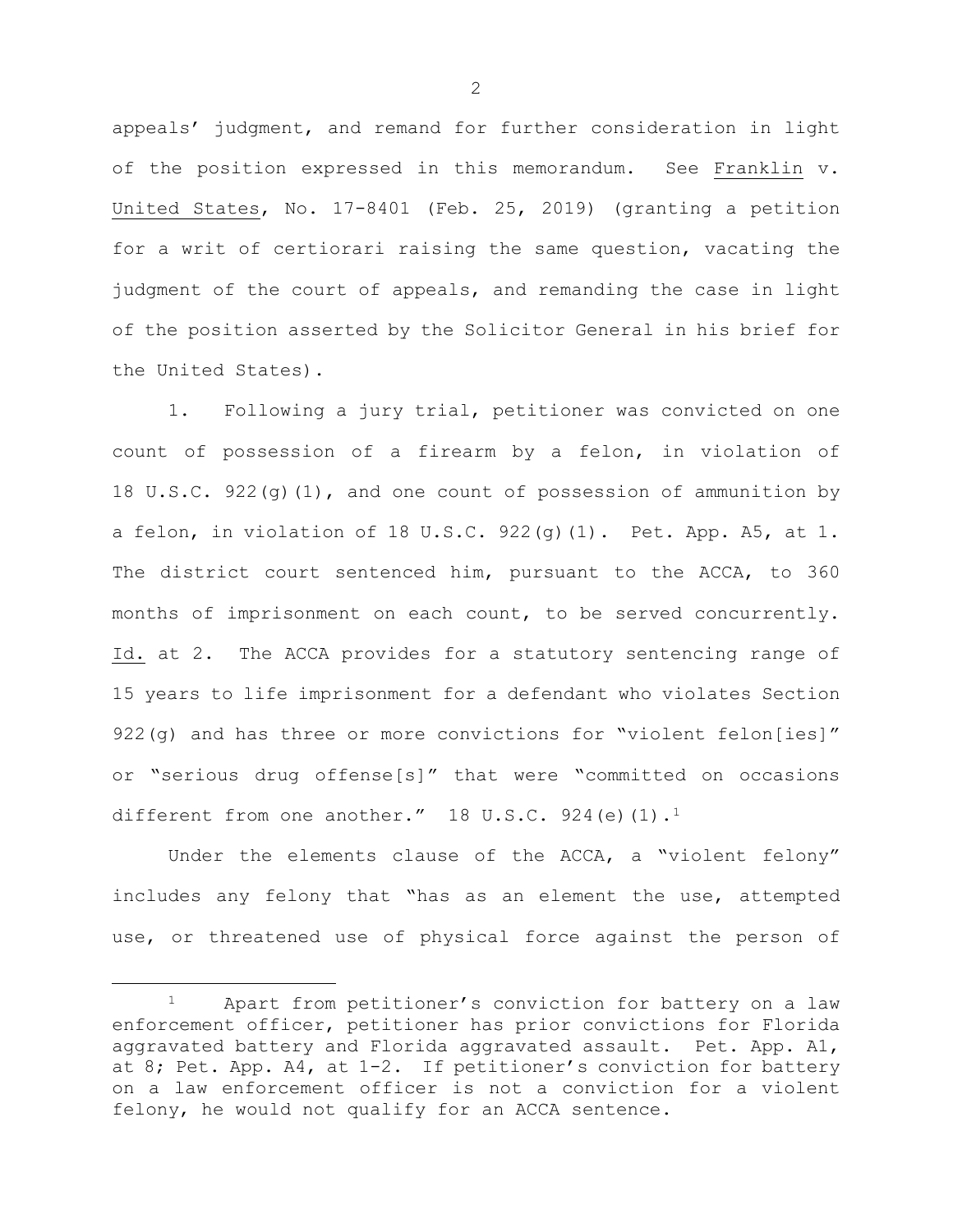another." 18 U.S.C. 924(e)(2)(B)(i). To determine whether a prior conviction constitutes a violent felony, a court generally applies the "categorical approach." Mathis v. United States, 136 S. Ct. 2243, 2248 (2016); Taylor v. United States, 495 U.S. 575, 602 (1990). Under the categorical approach, courts "focus solely" on "the elements of the crime of conviction," not "the particular facts of the case." Mathis, 136 S. Ct. at 2248. If, however, the statute of conviction lists multiple alternative elements, it is "'divisible'" into different offenses, and a court may apply the "modified categorical approach," which permits the court to "look[] to a limited class of documents (for example, the indictment, jury instructions, or plea agreement and colloquy) to determine what crime, with what elements, [the] defendant was convicted of." Id. at 2249 (citation omitted).

2. The district court's order denying relief rests on, inter alia, its conclusion that petitioner's Florida conviction for battery on a law enforcement officer qualifies as a conviction for a violent felony under the modified categorical approach. Pet. App. A11, at 9-12. That conclusion was incorrect.

The Florida battery statute provides that the offense of battery occurs when a person:

(a) Actually and intentionally touches or strikes another person against the will of the other; or

(b) Intentionally causes bodily harm to an individual.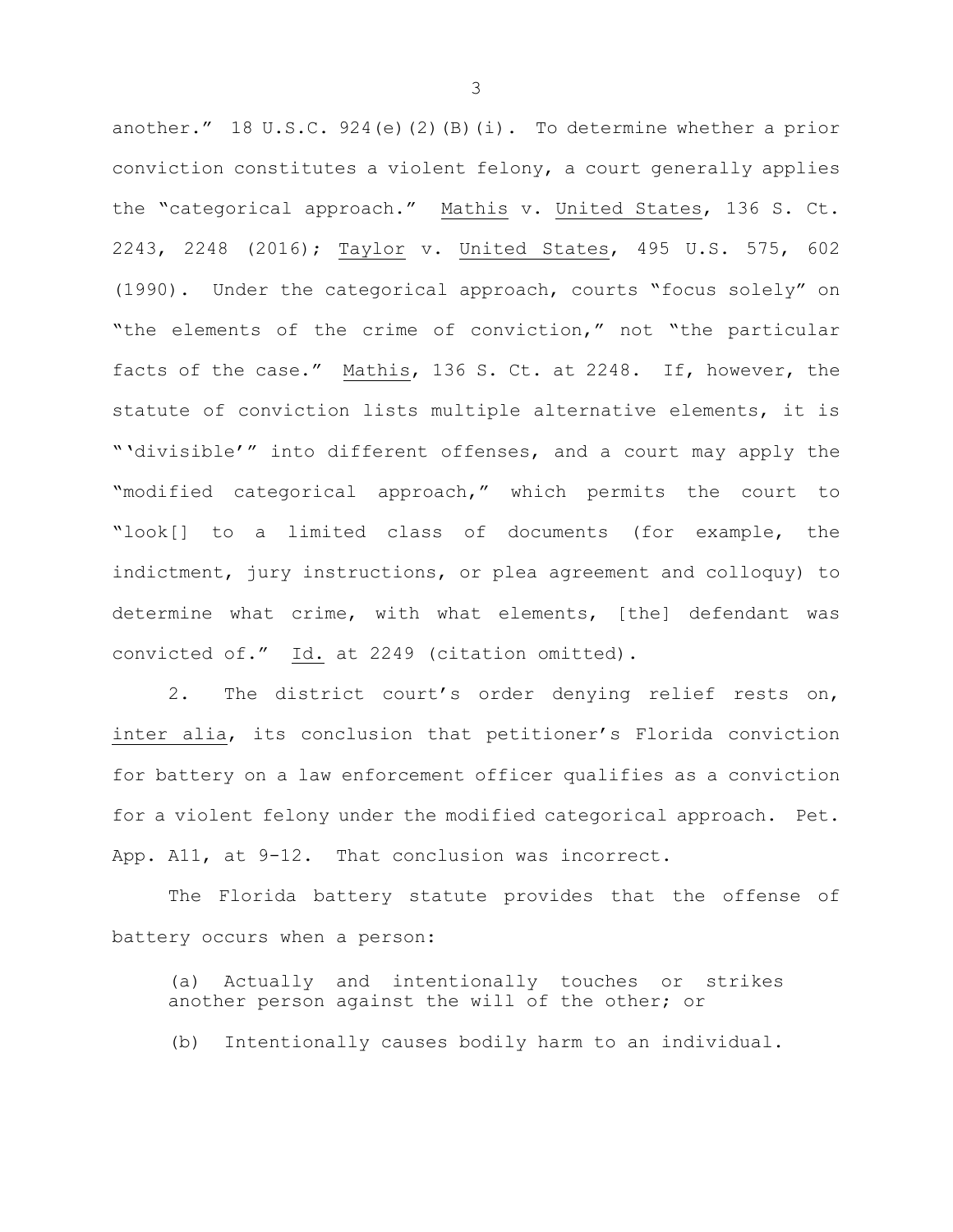Fla. Stat. § 784.03(1) (1985). Under Florida law, battery is a third-degree felony when the victim is a "law enforcement officer" or "correctional officer" who is "engaged in the lawful performance of his duties." Id. § 784.07(1)(a) and (2) (1985).

In Curtis Johnson v. United States, 559 U.S. 133 (2010), this Court held that simple battery under Florida law does not categorically qualify as a violent felony under the ACCA's elements clause. Id. at 138-145. The Court determined that an offender uses "physical force" for purposes of the ACCA's elements clause when he uses "violent force -- that is, force capable of causing physical pain or injury to another person," id. at 140 (emphasis omitted) -- and that Florida simple battery, which requires only an intentional touching and "is satisfied by any intentional physical contact, 'no matter how slight,'" does not categorically require such force, id. at 138, 141 (quoting State v. Hearns, 961 So. 2d 211, 218 (Fla. 2007)) (emphasis omitted). The Court, however, did not address the application of the modified categorical approach to the Florida simple battery statute in Curtis Johnson.

The Florida simple battery statute is divisible into two parts: one subsection that covers "[a]ctually and intentionally touch[ing] or strik[ing] another person against the will of the other" and a separate subsection that covers "[i]ntentionally caus[ing] bodily harm" to another person. Fla. Stat. § 784.03(1)(a) and (b) (1985); see Preston Johnson v. United States, 735 Fed.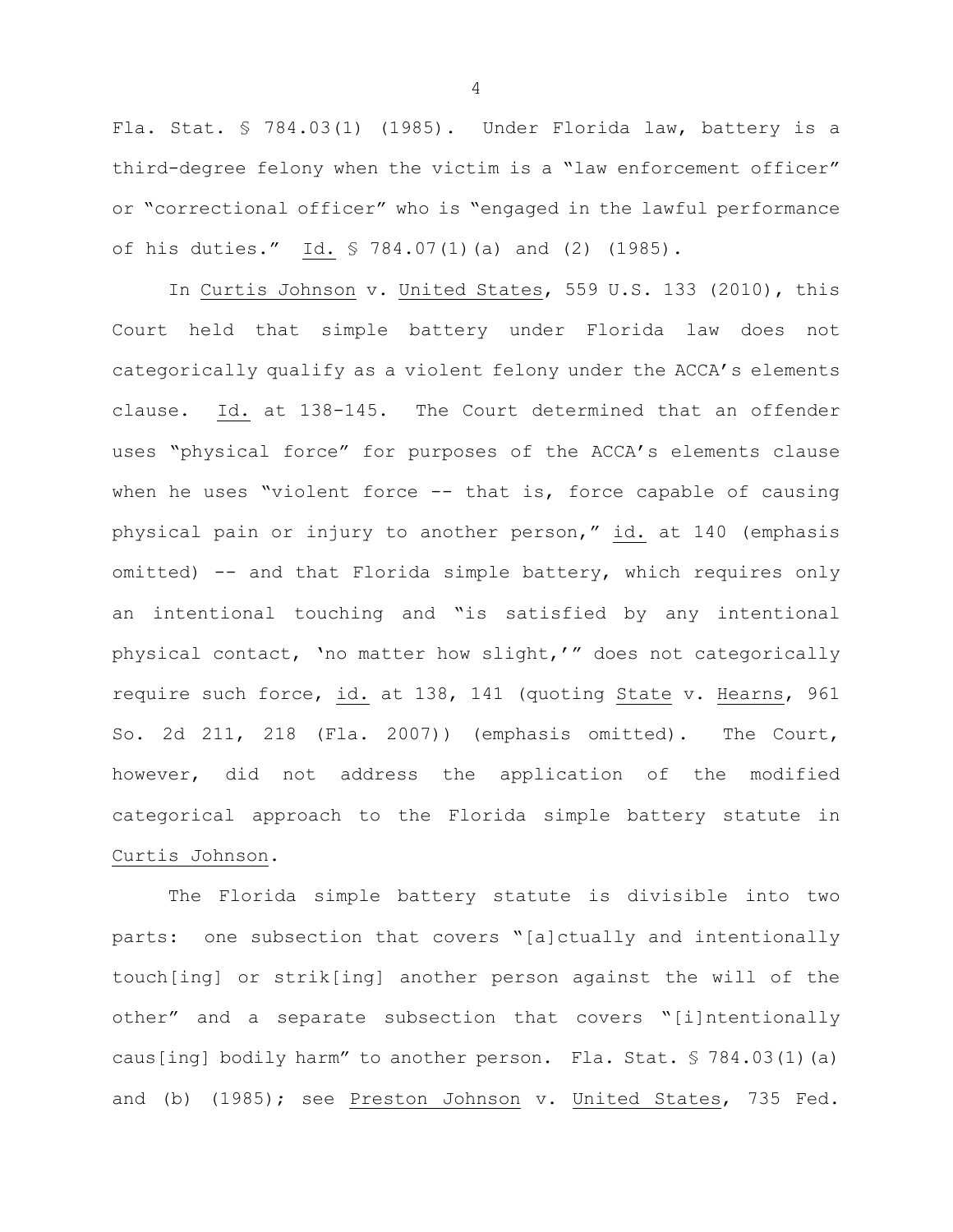Appx. 1007, 1012-1014 (11th Cir.) (per curiam) (citing Florida state-court decisions and model jury instructions), cert. denied, 139 S. Ct. 149 (2018) (No. 17-9308); Byrd v. State, 789 So. 2d 1169, 1171 (Fla. Dist. Ct. App. 2001) (per curiam) (Florida simple battery statute includes "two distinct definitions of the offense of battery"). Although simple battery is divisible between "touching or striking" battery and "bodily harm" battery, the offense of "touching or striking" battery is not further divisible because "touching" and "striking" refer to alternative means of committing a single offense, not alternative elements of different offenses. See Preston Johnson, 735 Fed. Appx. at 1014 (explaining that Florida's standard jury instruction for battery treats "touched or struck" as a single offense element). And because a conviction for "touching or striking" battery may rest upon the "most 'nominal contact,' such as a 'tap on the shoulder without consent,'" a conviction for that type of simple battery does not categorically qualify as a "violent felony" under the ACCA. Curtis Johnson, 559 U.S. at 138 (quoting Hearns, 961 So. 2d at 219) (brackets and ellipsis omitted).

Nothing in the record of this case indicates that petitioner's conviction for battery on a law enforcement officer was for "bodily harm" battery under Fla. Stat. § 784.03(1)(b) (1985). And because "touching or striking" battery does not categorically require the use of violent force, petitioner's battery conviction does not qualify as a violent felony under the ACCA's elements clause.